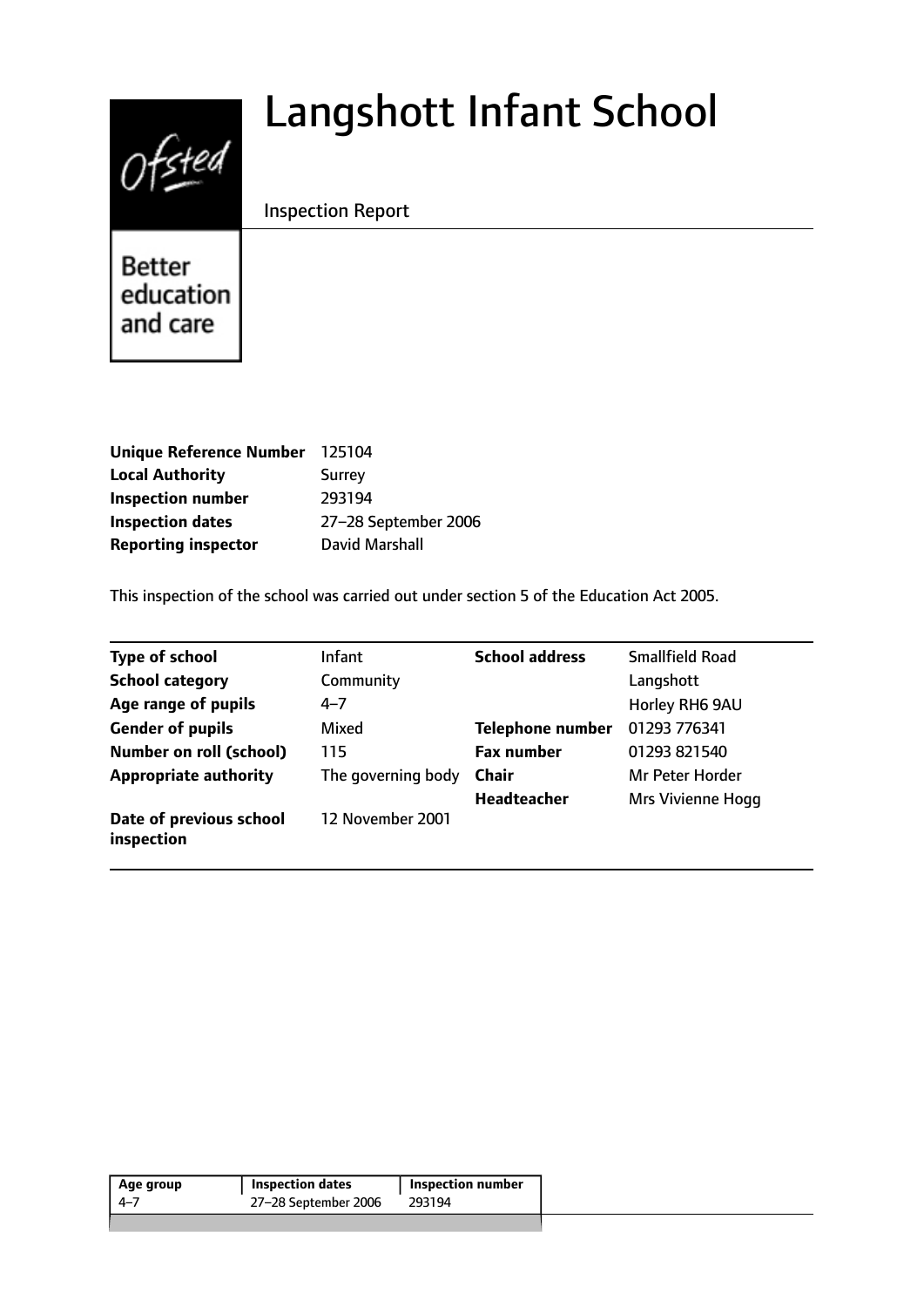© Crown copyright 2006

Website: www.ofsted.gov.uk

This document may be reproduced in whole or in part for non-commercial educational purposes, provided that the information quoted is reproduced without adaptation and the source and date of publication are stated.

Further copies of this report are obtainable from the school. Under the Education Act 2005, the school must provide a copy of this report free of charge to certain categories of people. A charge not exceeding the full cost of reproduction may be made for any other copies supplied.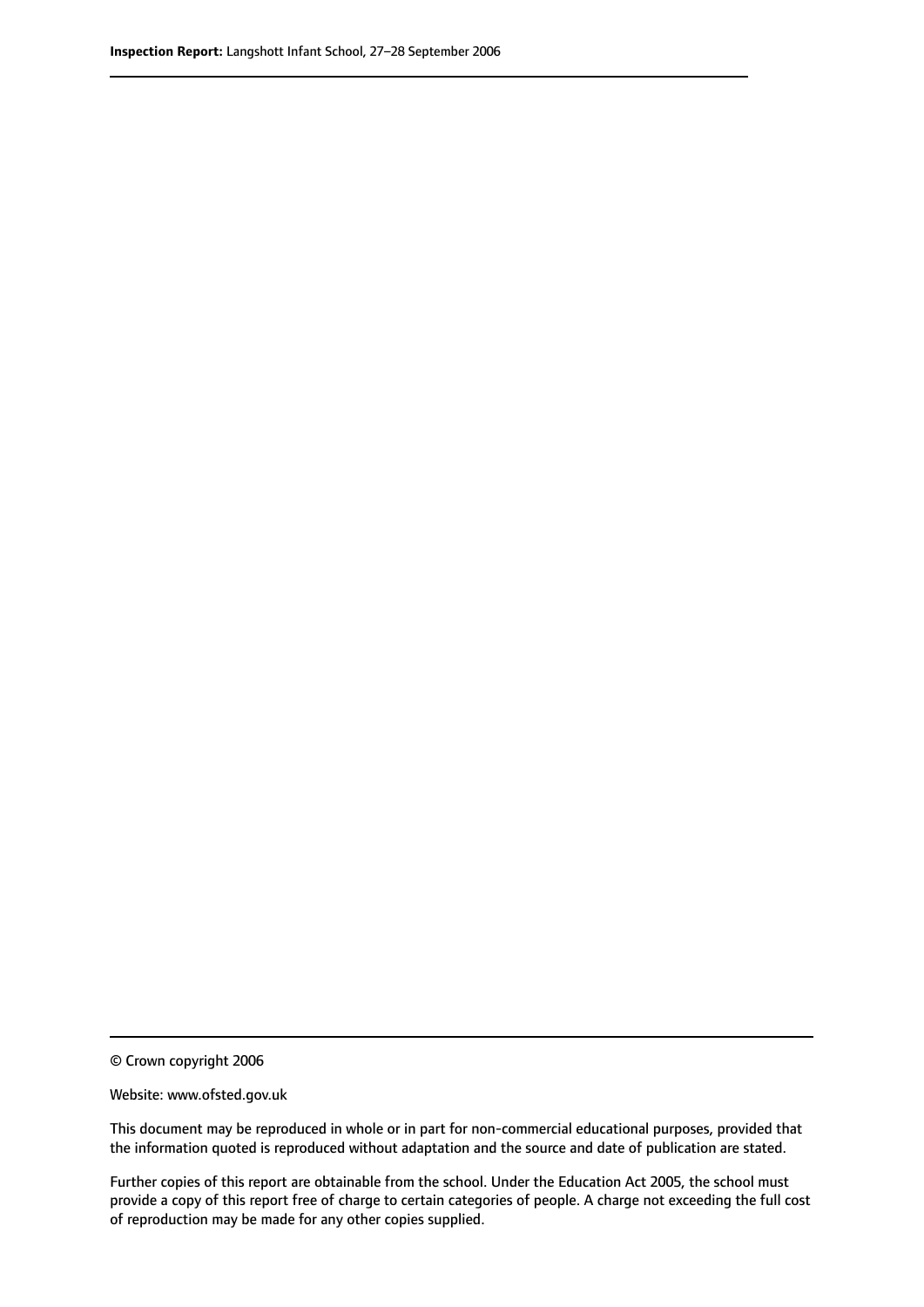# **Introduction**

The inspection was carried out by an Additional Inspector.

# **Description of the school**

Langshott is a smaller than average infant school. Pupils come from a range of home backgrounds, most from owner-occupied and rented housing and a small number from the travelling community. The majority of the children are from White British backgrounds with a below average number coming from other ethnic groups. The number of pupils eligible for free school meals is also below average. Attendance and punctuality rates are high. Most children attend some form of pre-school education before coming to school. Since April 2005, the school has opened between 8.00am and 6.00pm. Breakfast and after school care clubs are managed by the school.

# **Key for inspection grades**

| Grade 1 | Outstanding  |
|---------|--------------|
| Grade 2 | Good         |
| Grade 3 | Satisfactory |
| Grade 4 | Inadequate   |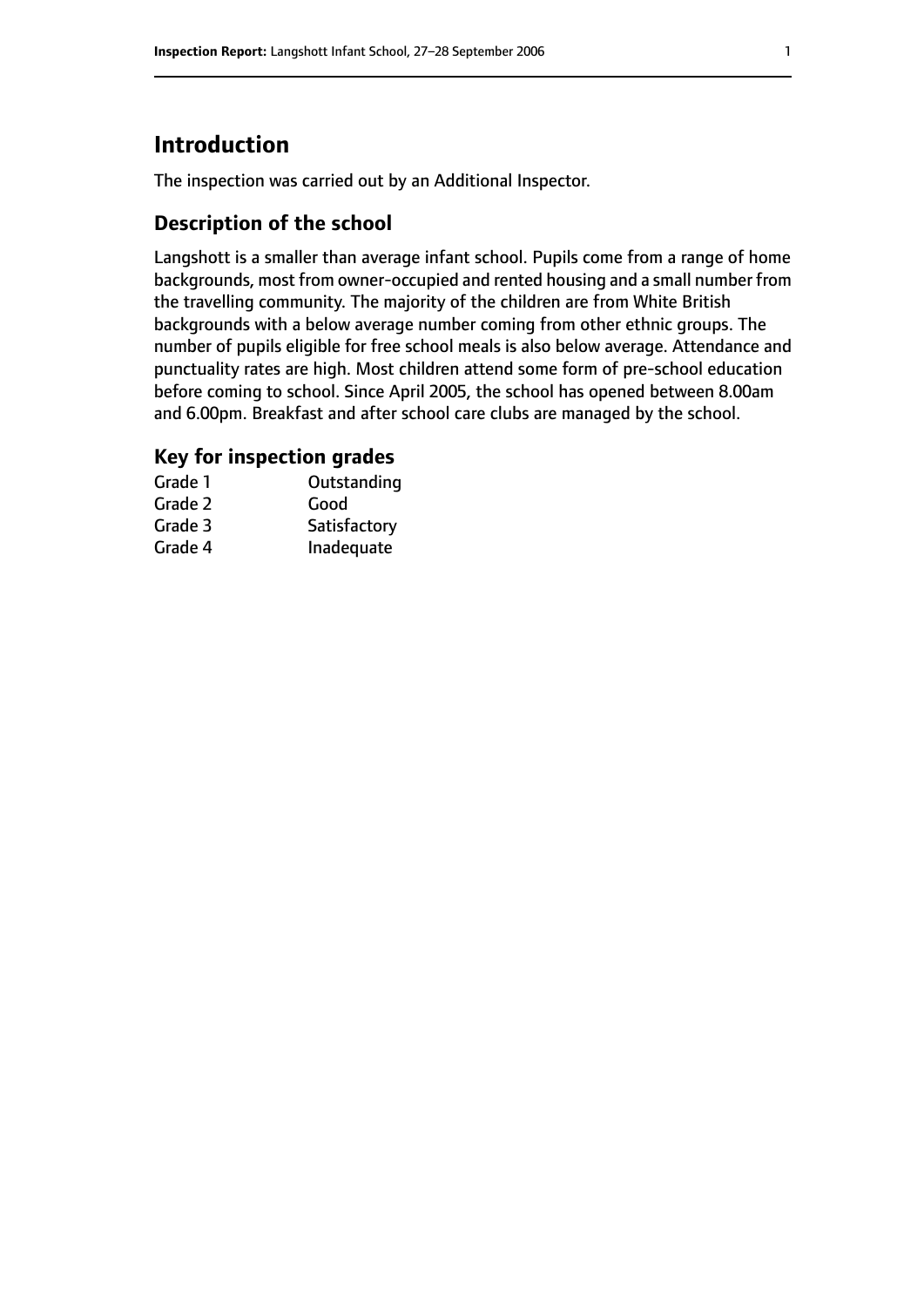# **Overall effectiveness of the school**

#### **Grade: 1**

Langshott is an outstanding school. The inspection findings agree with the school's judgement that the school provides a highly effective education for all its pupils. As one parent said, 'Langshott shows a warmth and genuine passion for the care and education of the children.' Led by a highly experienced headteacher, the staff put the children's learning and development of new skills and understanding at the centre of all that they do. A clear vision, along with the stimulating learning environment and outstanding curriculum, ensure that pupils make rapid progress and achieve very well. Their gifts and talents are nurtured from the outset and those who find learning difficult are given high quality support. From being average when they begin the Reception Year, pupils' standards are consistently well above average by the time they leave the school.

Teaching and learning in the Foundation Stage are excellent, and these young children make a very good start to their education. Teaching and learning throughout the school are never less than good, and often outstanding. Observations and assessments by teachers of what the pupils know and can do are excellent. The information gained is used outstandingly well to guide and challenge pupils and to move them rapidly on to the next stage in their learning. The weekly meetings held by all year group staff to discuss their planning and the interests and advancement of individual pupils are thorough and incisive. As a result, teachers are very clear about the most effective ways to ensure that activities are appropriate for every pupil. Lessons are challenging and exciting, making sure that all pupils enjoy learning. Support staff make an outstanding contribution to the pupils' development. Having been given many opportunities to make their own unique contributions, they are keen to develop their roles even further.

Pupils are cared for exceptionally well and all of them, including the most vulnerable, feel safe and secure. Their personal development is outstanding. By the time they leave the school, they have developed into well-rounded individuals because of their excellent spiritual, moral, social and cultural development. Behaviour is exemplary. It was noteworthy that on a number of occasions pupils reminded each other of the need for 'gentle hands' or 'walking feet'. They are excellently equipped for the future to cope with academic and social challenges. Parents, who enjoy an exceptional relationship with the school, are very pleased about this. As one wrote, 'The confidence and desire to go to school that our daughter has shown is wonderful. We could not be more pleased.'

The exciting curriculum covers all subjects very well and is enhanced by an outstanding range of additional activities. The way that the wooded and outside play areas are used makes every day exciting for the pupils. As there is no designated area, the younger children in the combined Reception/Year 1 class occasionally lack opportunities for appropriate outside play.

The headteacher provides first-rate leadership. She is very ably supported by all staff and developments are driven forward at a very good pace. Teamwork is excellent.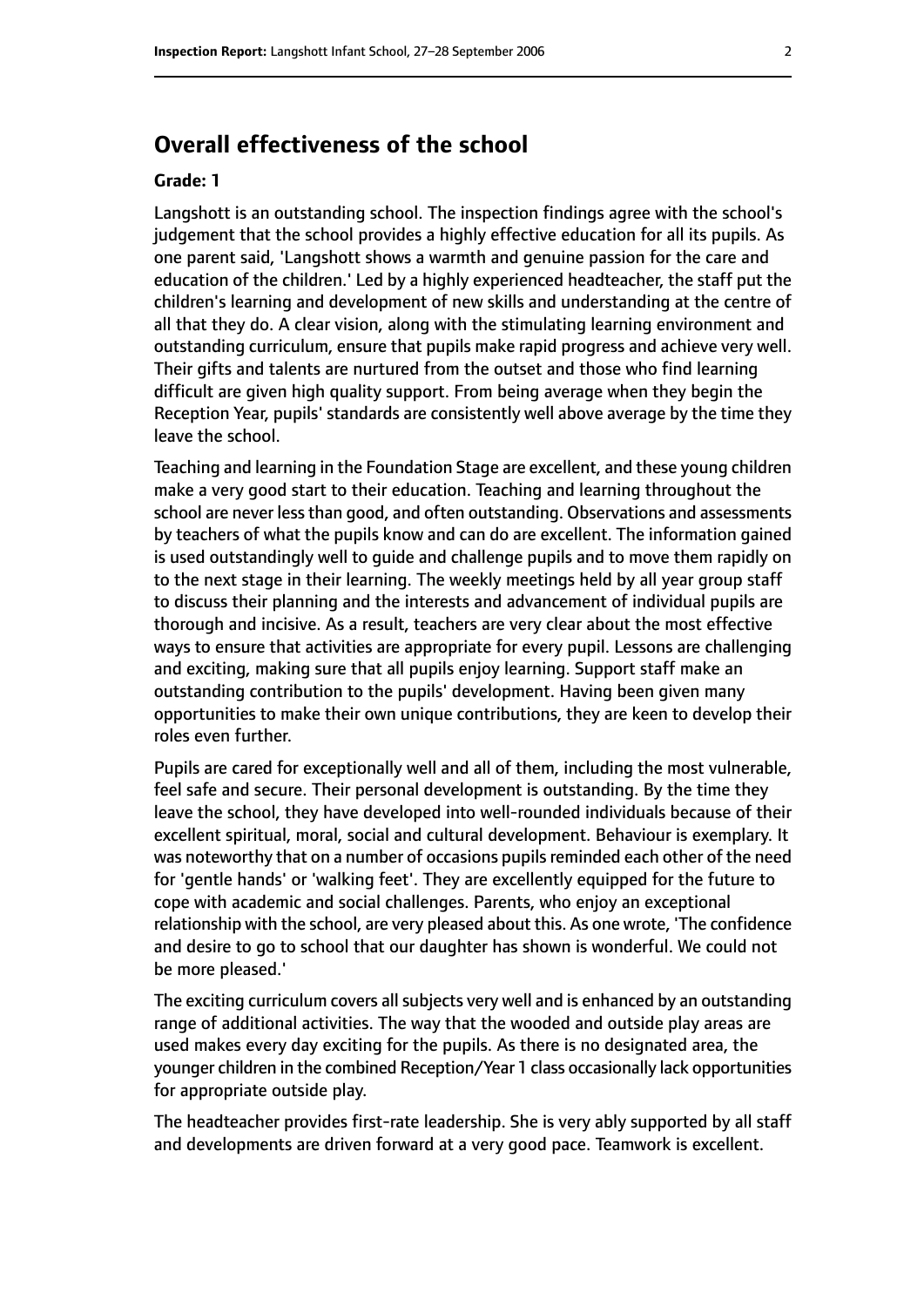Strengths and weaknesses are speedily identified because the school has excellent systems for monitoring its work. There is an unremitting drive to improve. The staff's determination not to rest on their laurels is evident and the school has an excellent capacity to improve.

#### **What the school should do to improve further**

• Provide a better, purpose-built, outside play area for those reception-age children in the mixed-age class.

# **Achievement and standards**

#### **Grade: 1**

Most pupils enter the school with average attainment. Standards are consistently well above those expected for the pupils' ages by the time they leave and their achievement is outstanding. In the 2006 national assessments, pupils reached standards that were well above average in speaking and listening, reading and mathematics, and above average in writing. Their targets are challenging and in these national assessments were exceeded with a high proportion of pupils achieving the highest level. The school is especially good at assessing how well its pupils are doing so that gaps and weaknesses are identified straight away and tackled speedily.

There is an upward trend in standards across a wide range of subjects. Achievements in art are of a high standard and there are many opportunities for pupils to develop their creative, sporting and musical talents. Standards in information and communication technology have improved since the last inspection and are now high. The provision for pupils with learning difficulties is exceptional, as is the provision for those pupils with special gifts or talents. Both of these groups achieve highly and make excellent progress.

# **Personal development and well-being**

#### **Grade: 1**

Pupils' personal development and well-being are outstanding. Pupils are polite, well-mannered and confident when talking with each other and adults. They speak warmly about their school, one even saying, 'I like being at school best'. Attendance is above the national average and all pupils participate fully in lessons and behave exceptionally well. They feel safe at school and show great confidence in asking any adult for help if they need it. Pupils are developing a very good understanding of how to stay healthy by eating sensibly and enjoying physical activities. There are many opportunities for regular exercise in physical education lessons, in the spacious school grounds and by using the good play equipment.

Pupils' spiritual, moral, social and cultural development is excellent. Pupils are respectful of each other, follow the school's clear moral code, and relate exceptionally well to each other and adults. They are keen to take responsibility both for classroom tasks and by taking on school roles. Pupils participate in a wide range of activities that help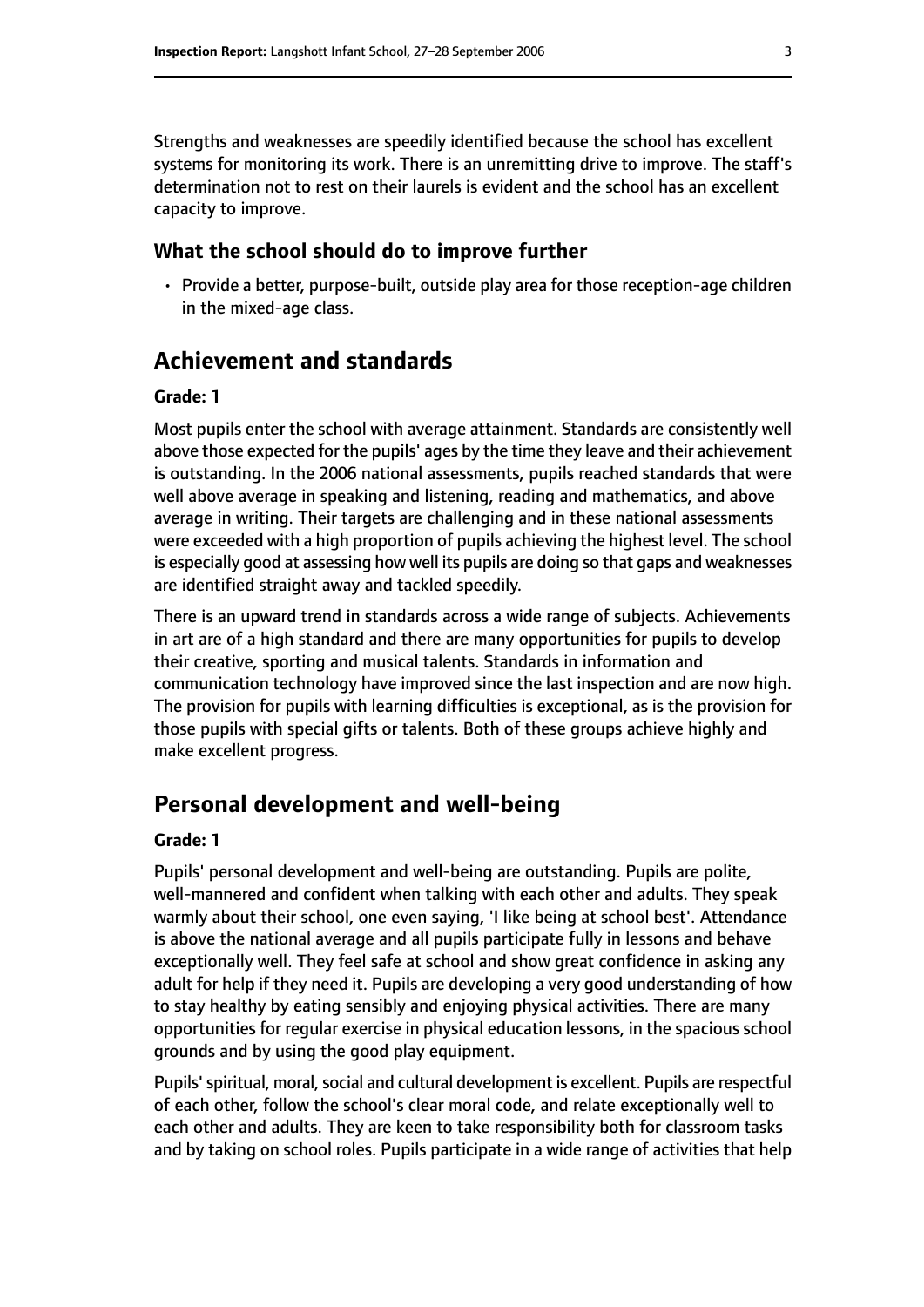them to understand about the beliefs and lives of people from different cultures. Pupils' contribution to the community is outstanding. In addition to fund raising for different charities, the school council has been instrumental in putting forward ideas that are making a real difference to the quality of their own school. They are particularly proud of the visit of teachers from the local secondary school that they initiated by writing to them about their shared grounds. Pupils are learning the necessary skills that will enable them to settle into their future schools well, and become good citizens in the future.

# **Quality of provision**

### **Teaching and learning**

#### **Grade: 1**

Teaching and learning are never lessthan good and often excellent. Teachers' planning is exceptional and in all subjects firmly based on the use of careful assessments. This ensures that tasks are pitched at the right level for all pupils. Learning is fun. Lessons move forward at a very good pace and pupils' attention is held throughout. The use of resources, such as the interactive whiteboards and the extensive school grounds, inspire pupils to try their hardest. High expectations of pupils' behaviour are evident in all classrooms. Teachers and teaching assistants are very skilful at creating a learning environment where pupils are encouraged to think for themselves and work together to meet the exacting challenges they are given.

Marking, with the pupils, is used very well to give very clear and immediate pointers about what they need to do reach even higher standards. Targets are used very well and all pupils know what they have to do to improve their work.

#### **Curriculum and other activities**

#### **Grade: 1**

The school's curriculum is excellent. The planning and evaluation of the curriculum, and the way that this is linked with staff training and development, is very effective. Learners enjoy and benefit from a wide range of activities inside and outside the classroom. Approaches to learning match the needs of all pupils including those who have learning difficulties or gifts and talents. Resources are very well used, particularly in art and design and technology. There is an excellent range of high quality additional activities that enrich the curriculum and promote pupils' development and enjoyment. The wide range of after-school clubs is particularly popular. Provision for pupils' personal, social and health development are excellent and the school uses an exceptional range of community and other links to enhance learning. By the end of Year 2 pupils are well prepared for junior education and the transfer between schools is managed very well.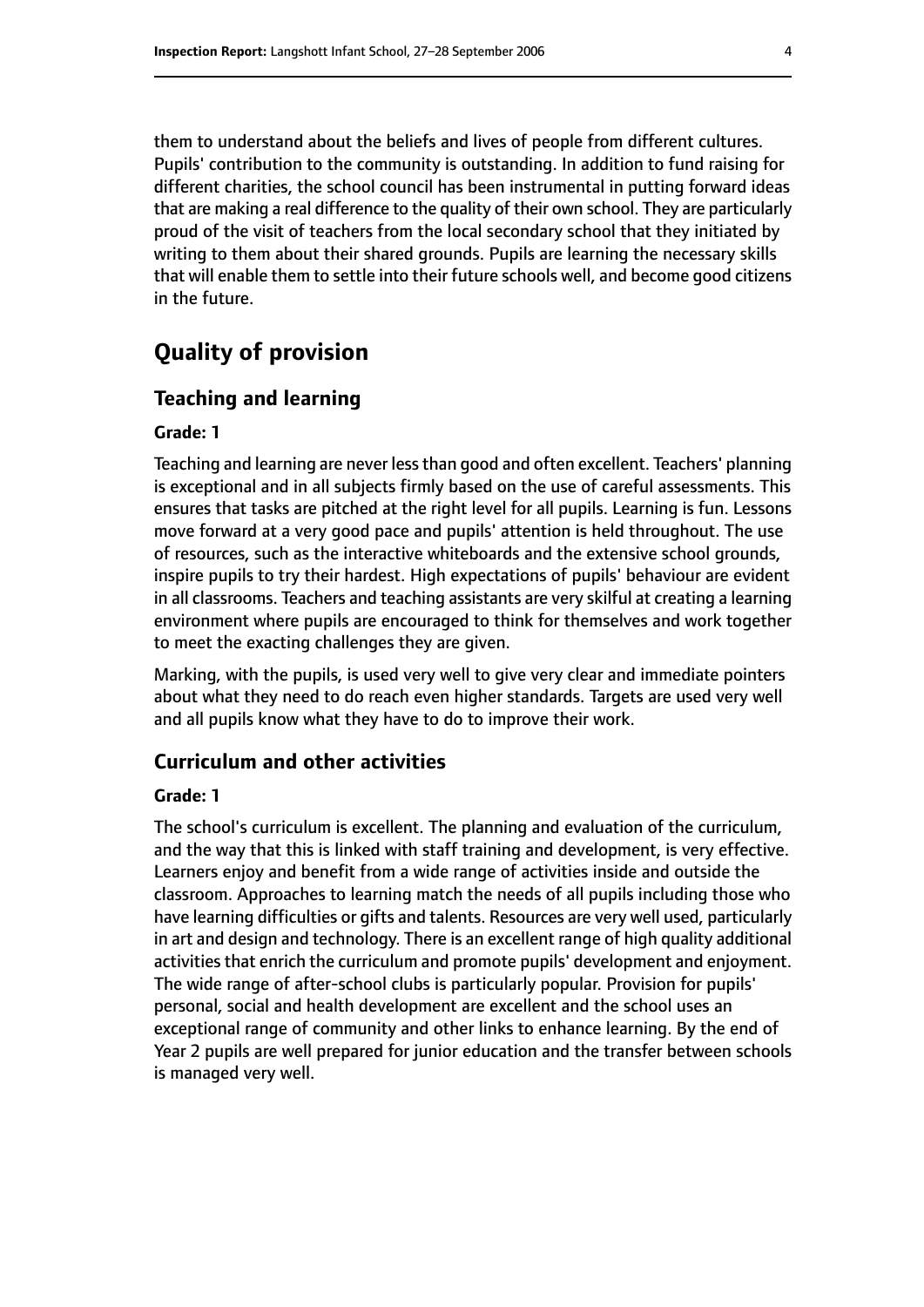#### **Care, guidance and support**

#### **Grade: 1**

The school provides a very high level of care for its pupils, and related procedures, including child protection, are very good. Health and safety routines and risk assessments are firmly in place and carried out thoroughly and regularly. Pupils' safety and well-being are paramount at all times, ensuring that the school is a very safe and supportive place to be. Children settle into the Foundation Stage particularly well because of the excellent relationship with the local playgroups, and the outstanding care taken over the home visits and induction process. From this early start staff members know all pupils really well and treat them with respect and fairness at all times. The partnership with parents is exemplary. They are well involved and aware of what is happening in school. One parent wrote, 'Each and every teacher and member of support staff is an asset to the school with their passion for teaching evident on a daily basis.'

Linked to the exceptional practice in pastoral care, there is the robust assessment of academic progress. Comprehensive assessment information is regularly updated and pupils' strengths and weaknesses are accurately identified and appropriate support or extra challenges are provided.

## **Leadership and management**

#### **Grade: 1**

Teamwork is of the highest quality and everyone plays a valuable part in moving the school forward. The very experienced headteacher's leadership is outstanding. All staff follow her exceptional lead and are excellent role models in their own right. Governors and parents provide first-rate support. Everyone involved in the school shows an unremitting drive to achieve their best.

There is a clear understanding of strengths of the school and areas that need more development. The school's self evaluation, although occasionally modest, is extremely effective. The school improvement plan provides very clear guidance on relevant issues for raising standards and takes into consideration support and initiatives from all sources. The outstanding governing body is involved in this process and they bring a wide range of skills to bear as they act as critical friends, challenging decisions and requesting explanations where this is judged to be necessary.

The school has outstanding links with other schools and organisations to give pupils every possible opportunity. Management at all levels is very good with excellent systems in place to monitor pupils' progress and the quality of teaching and learning. Within the school there is a high commitment to include all pupils in all activities and the care and concern for all pupils is a high priority. Parents value this and see it as an important feature of the school. The school is very well placed to continue its successes and has an excellent capacity to improve.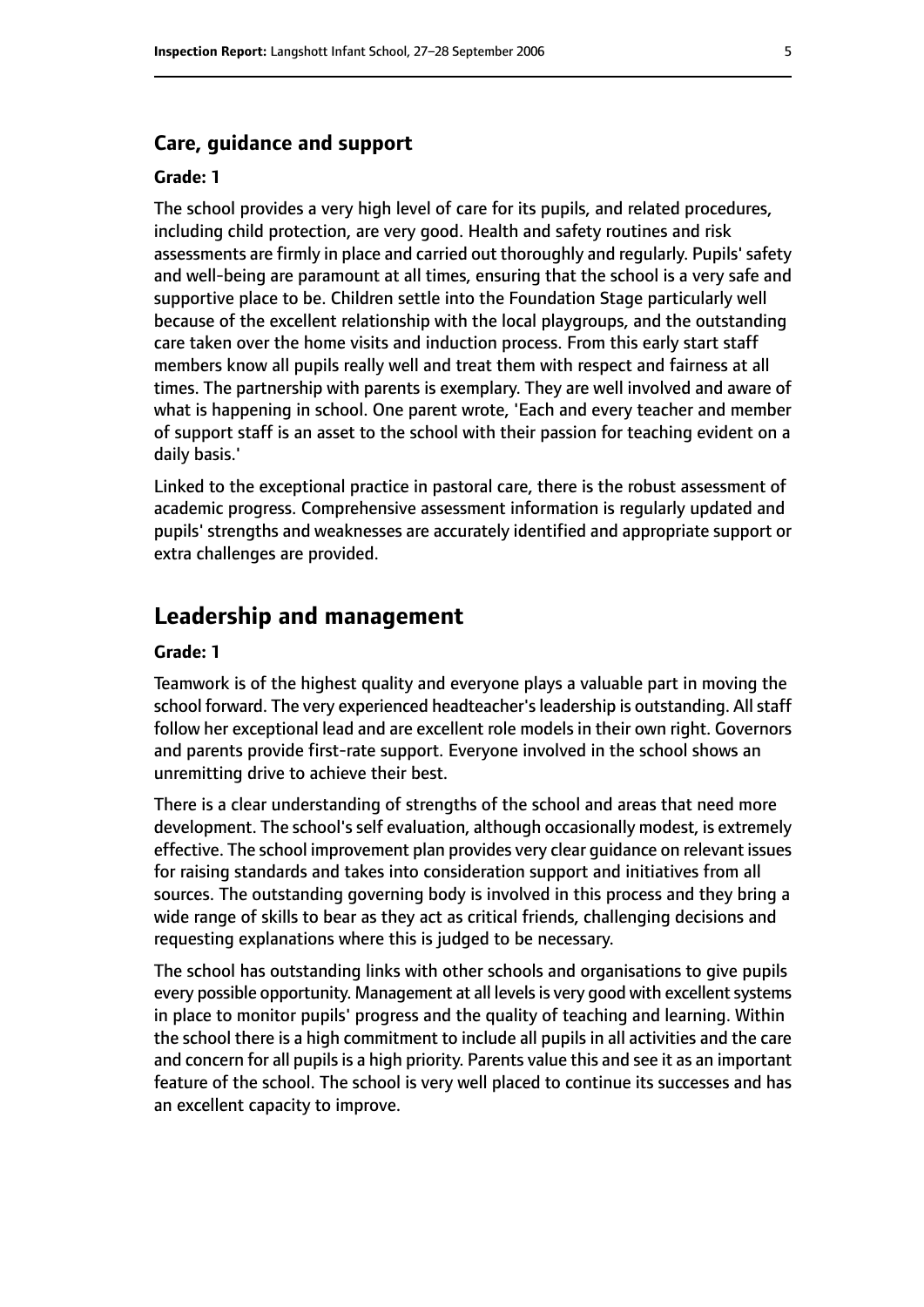**Any complaints about the inspection or the report should be made following the procedures set out inthe guidance 'Complaints about school inspection', whichis available from Ofsted's website: www.ofsted.gov.uk.**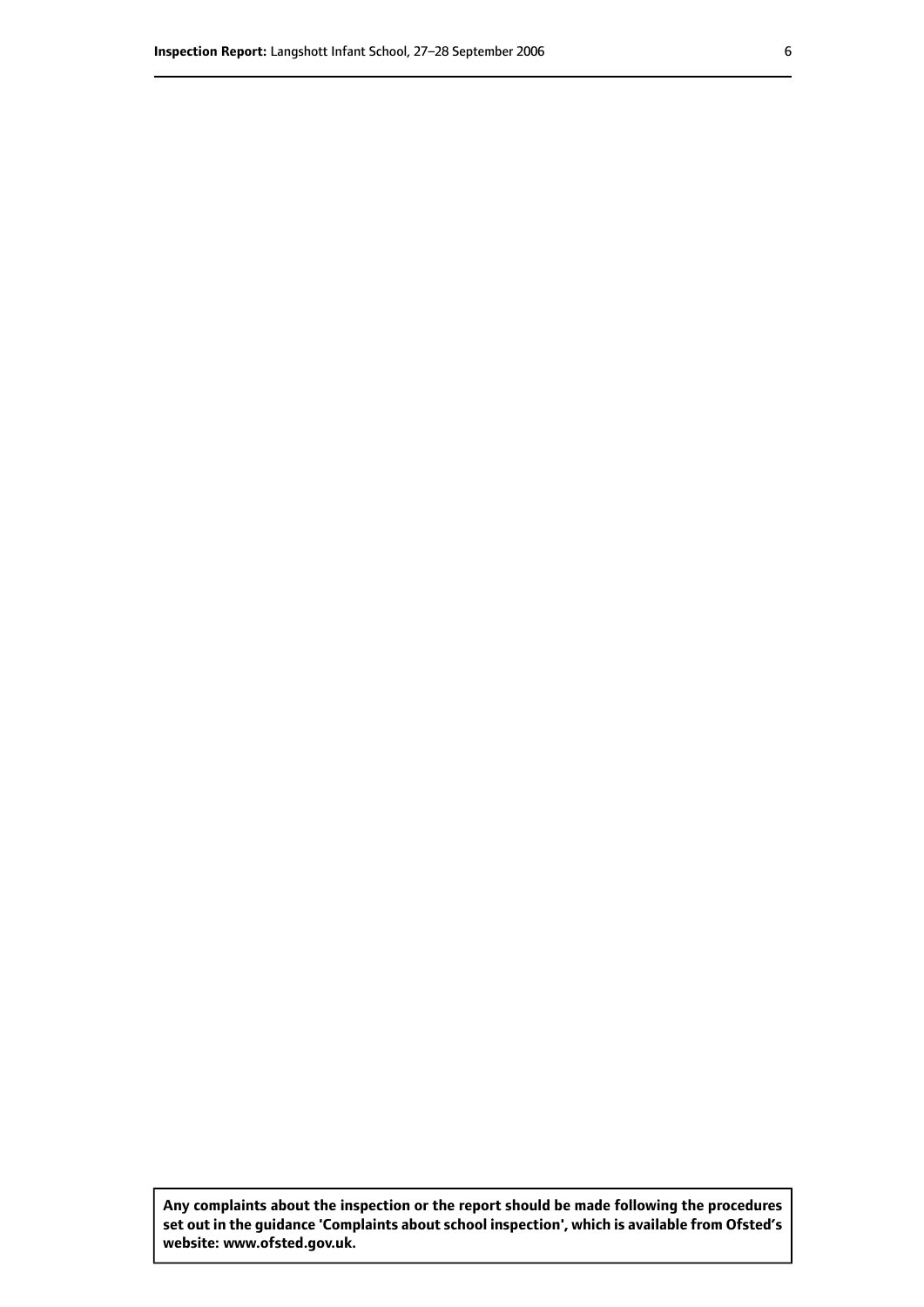# **Inspection judgements**

| Key to judgements: grade 1 is outstanding, grade 2 good, grade 3 satisfactory, and grade 4 | School         |
|--------------------------------------------------------------------------------------------|----------------|
| inadeauate                                                                                 | <b>Overall</b> |

# **Overall effectiveness**

| How effective, efficient and inclusive is the provision of education, integrated<br>care and any extended services in meeting the needs of learners? |     |
|------------------------------------------------------------------------------------------------------------------------------------------------------|-----|
| How well does the school work in partnership with others to promote learners'<br>well-being?                                                         |     |
| The quality and standards in the Foundation Stage                                                                                                    |     |
| The effectiveness of the school's self-evaluation                                                                                                    |     |
| The capacity to make any necessary improvements                                                                                                      |     |
| Effective steps have been taken to promote improvement since the last<br>inspection                                                                  | Yes |

## **Achievement and standards**

| How well do learners achieve?                                                                               |  |
|-------------------------------------------------------------------------------------------------------------|--|
| The standards <sup>1</sup> reached by learners                                                              |  |
| How well learners make progress, taking account of any significant variations between<br>groups of learners |  |
| How well learners with learning difficulties and disabilities make progress                                 |  |

## **Personal development and well-being**

| How good is the overall personal development and well-being of the<br>learners?                                  |  |
|------------------------------------------------------------------------------------------------------------------|--|
| The extent of learners' spiritual, moral, social and cultural development                                        |  |
| The behaviour of learners                                                                                        |  |
| The attendance of learners                                                                                       |  |
| How well learners enjoy their education                                                                          |  |
| The extent to which learners adopt safe practices                                                                |  |
| The extent to which learners adopt healthy lifestyles                                                            |  |
| The extent to which learners make a positive contribution to the community                                       |  |
| How well learners develop workplace and other skills that will contribute to<br>their future economic well-being |  |

# **The quality of provision**

| How effective are teaching and learning in meeting the full range of the<br>  learners' needs?                      |  |
|---------------------------------------------------------------------------------------------------------------------|--|
| $\mid$ How well do the curriculum and other activities meet the range of needs<br>$\mid$ and interests of learners? |  |
| How well are learners cared for, guided and supported?                                                              |  |

 $^1$  Grade 1 - Exceptionally and consistently high; Grade 2 - Generally above average with none significantly below average; Grade 3 - Broadly average to below average; Grade 4 - Exceptionally low.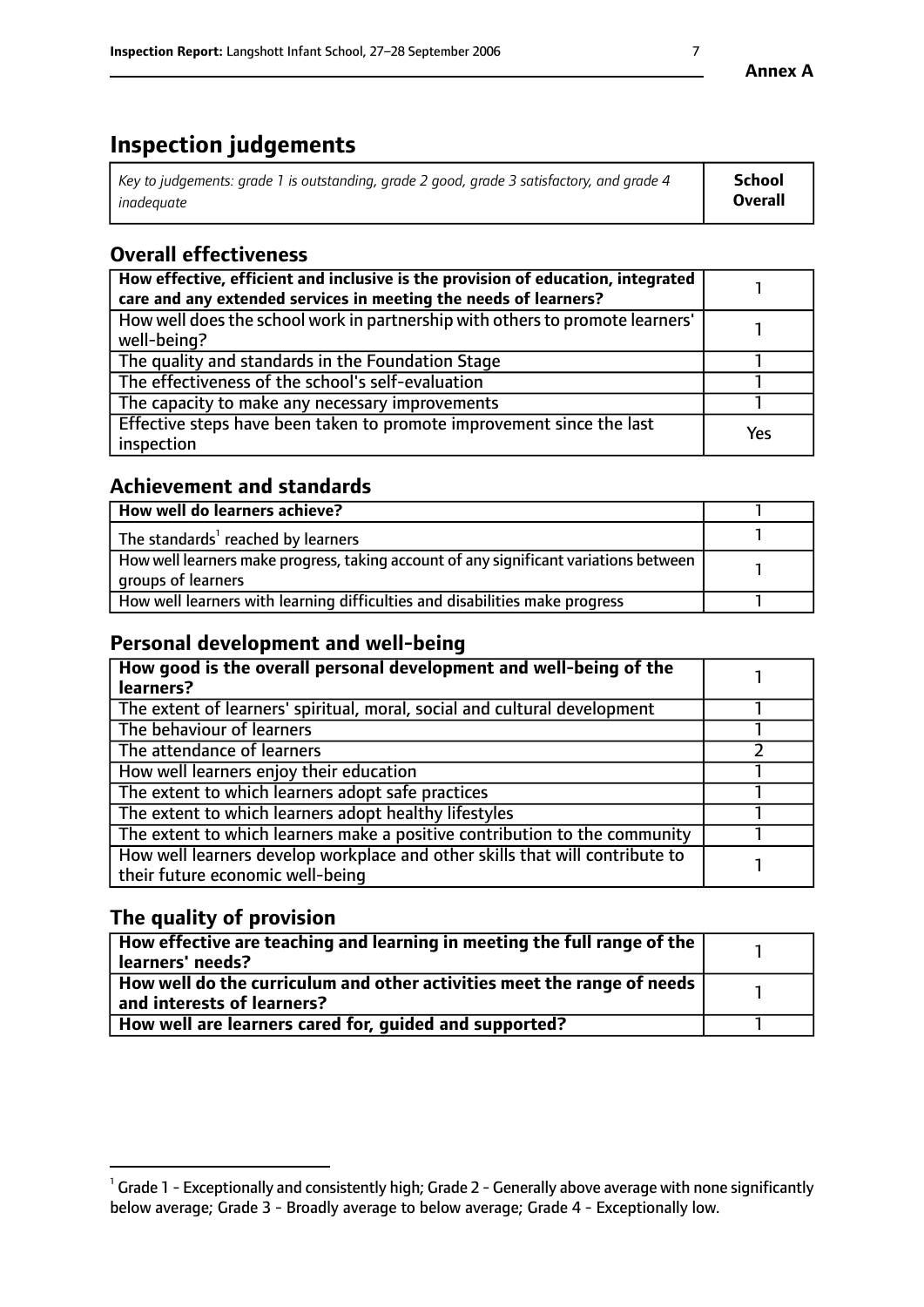#### **Annex A**

# **Leadership and management**

| How effective are leadership and management in raising achievement<br>and supporting all learners?                                              |           |
|-------------------------------------------------------------------------------------------------------------------------------------------------|-----------|
| How effectively leaders and managers at all levels set clear direction leading<br>to improvement and promote high quality of care and education |           |
| How effectively performance is monitored, evaluated and improved to meet<br>challenging targets                                                 |           |
| How well equality of opportunity is promoted and discrimination tackled so<br>that all learners achieve as well as they can                     |           |
| How effectively and efficiently resources, including staff, are deployed to<br>achieve value for money                                          |           |
| The extent to which governors and other supervisory boards discharge their<br>responsibilities                                                  |           |
| Do procedures for safequarding learners meet current government<br>requirements?                                                                | Yes       |
| Does this school require special measures?                                                                                                      | <b>No</b> |
| Does this school require a notice to improve?                                                                                                   | No        |